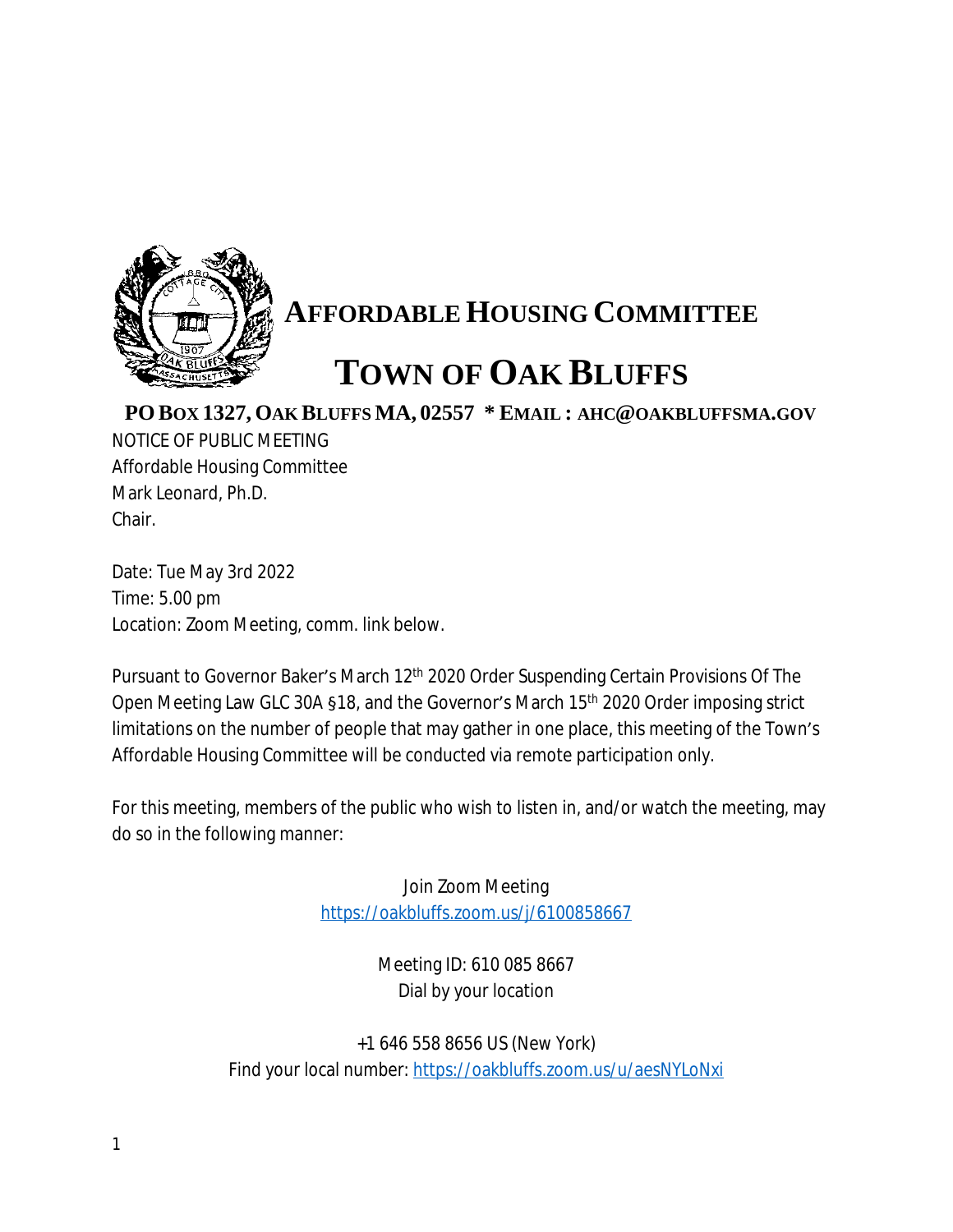Real time public comment can be addressed to the Affordable Housing Committee utilizing the Zoom virtual meeting software for remote access. This application will allow users to view the meeting and send a question or a comment to the Chair via the Chat function. Submitted text comments will be read into the record at appropriate points of the meeting at the Chair's discretion.

Additionally, public comments may be sent in advance of the meeting to [ahc@oakbluffsma.gov](mailto:ahc@oakbluffsma.gov) at least 5 hrs prior to the beginning of the meeting. Submitted email and documents will be made a part of the meeting record and may be read into the record, summarized or displayed during the meeting at the discretion of the Chair.

We will post on the Town's website an audio or video recording, transcript, or other comprehensive record of proceedings as soon as possible after the meeting.

## Agenda

- 1. Call to Order
- 2. Minutes of the meetings of Mar  $1<sup>st</sup>$  and April  $5<sup>th</sup>$ , 2022.
- 3. Updates from the AHC Chair
- 4. Project Updates i.Southern Tier ii.Veteran Housing iii.Noyes Building iv.DMH (Dept Mental Health) Excess Property
- 5. Committee Appointments
- 6. Member Updates
- 7. Public Comment
- 8. Adjournment

Dr. R. G. Eli **Secretary** Affordable Housing Committee Town of Oak Bluffs